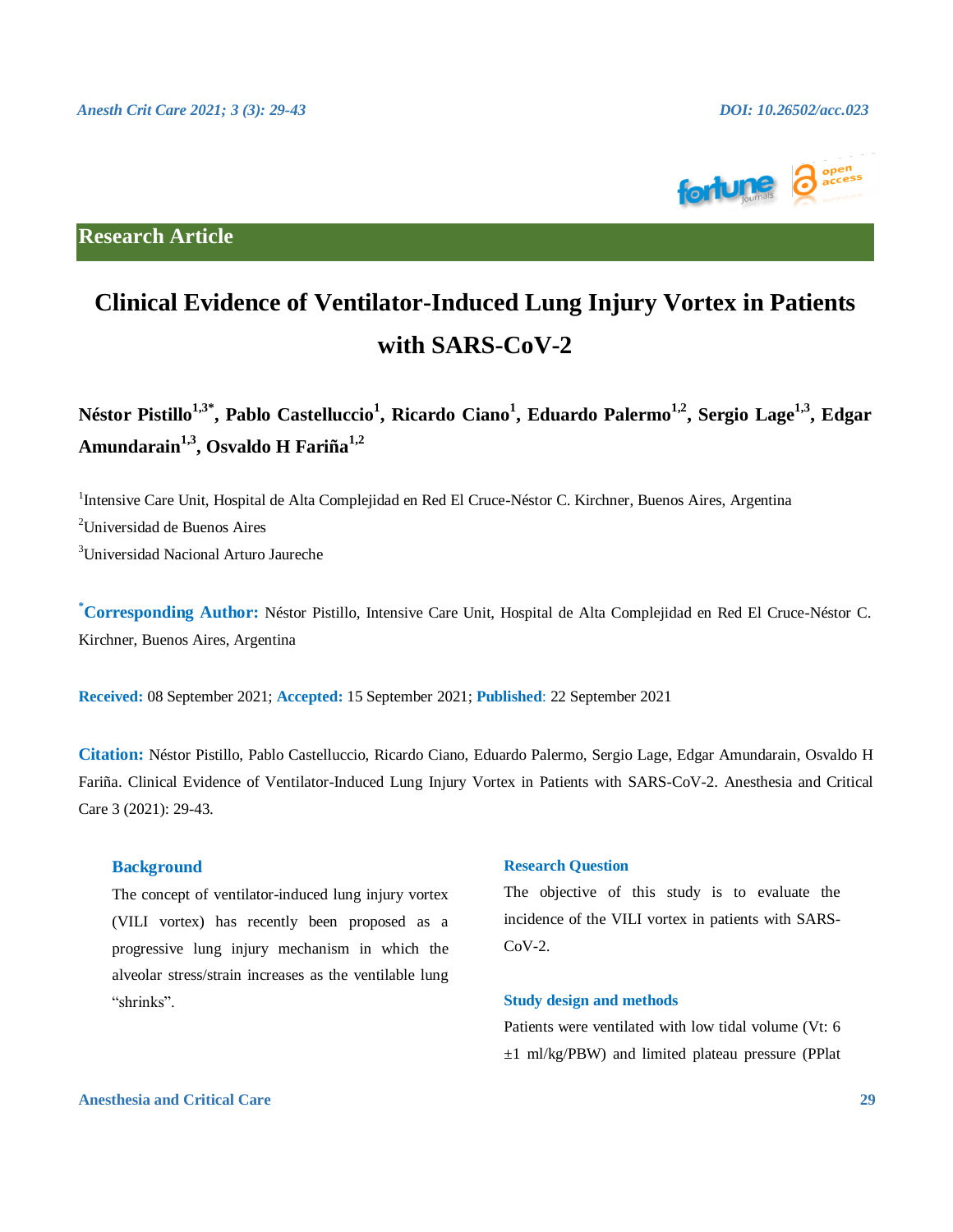$\langle 30 \text{ cm} H_2 \text{O} \rangle$ . FiO<sub>2</sub> and respiratory frequency were adjusted to obtain  $\text{SaO}_2$ : 92 to 96% and pH >7.20, respectively. PEEP was scored based on best compliance of respiratory system. Data were registered for 14 days. VILI vortex was defined as a progressive and sustained increase in driving pressure  $(\Delta P)$  in the context of constant or decreasing tidal volume.

#### **Results**

Sixty-five patients were admitted and fifteen of them (23%) progressed to VILI vortex. This phenomenon started subtly but developed fast (ΔP: day 0: 13.1  $\pm 3.6$  cmH<sub>2</sub>O, day 7: 15.6  $\pm 3.6$  vs.  $\Delta P$  day 14: 24.1  $\pm 7.8$  cmH<sub>2</sub>O, p 0.0007). Initially, mechanical impairment was not accompanied by worsening in oxygenation [PaO<sub>2</sub>/FiO<sub>2</sub> day 0: 150  $\pm$ 73 vs. day 14: 160  $\pm$ 75), p= NS], thus the PaO<sub>2</sub>/FiO<sub>2</sub> ratio was not sensitive enough for its early detection. Finally, almost all patients with VILI vortex died of refractory hypoxemia (14/15). Negative factors such as delay in invasive mechanical ventilation [14 (11-15) vs. 7.5 (5-11) days, p= 0.0005], fluid overload [965 (501- 1280) vs. 471 (206-.730), ml/day, p= 0.002], presence of bacteremia (60 vs. 20%, p 0.002), persistent fever (46.6 vs. 20%, p: 0.03) and need for noradrenaline > 0.1 γ/kg/min (80 vs. 34%, p= 0.001) prevailed in VILI vortex group.

#### **Interpretation**

VILI vortex is associated with a high mortality rate due to refractory hypoxemia. Extrapulmonary cofactors may contribute to its development.

ClinicalTrials.gov; No.: NCT04174313; URL: [www.clinicaltrials.gov.](http://www.clinicaltrials.gov/)

**Keywords:** Acute respiratory distress syndrome; Ventilator-induced lung injury; Pneumonia; SARS-CoV-2; Refractory hypoxemia; Mechanical ventilation

## **Topics central to the study**

VILI vortex

#### **Abbreviations**

ARDS: Acute respiratory distress syndrome VILI: Ventilator-induced lung injury Vt: Tidal volume ΔP: Driving pressure VI: Inspiratory flow rate RR: Respiratory rate PEEP: Positive end expiratory pressure MP: Mechanical power FRC: Functional residual capacity ICU: Intensive care unit VCV: Volume-controlled ventilation PPlat: plateau pressure PPeak: Peak pressure ECMO: Extra corporeal membrane oxygenation CRS: Compliance of the respiratory system SMP: Specific mechanical power APACHE II: Acute physiology and chronic health disease classification system II SOFA: Sepsis related organ failure Assessment ΔΔP: VILI vortex intensity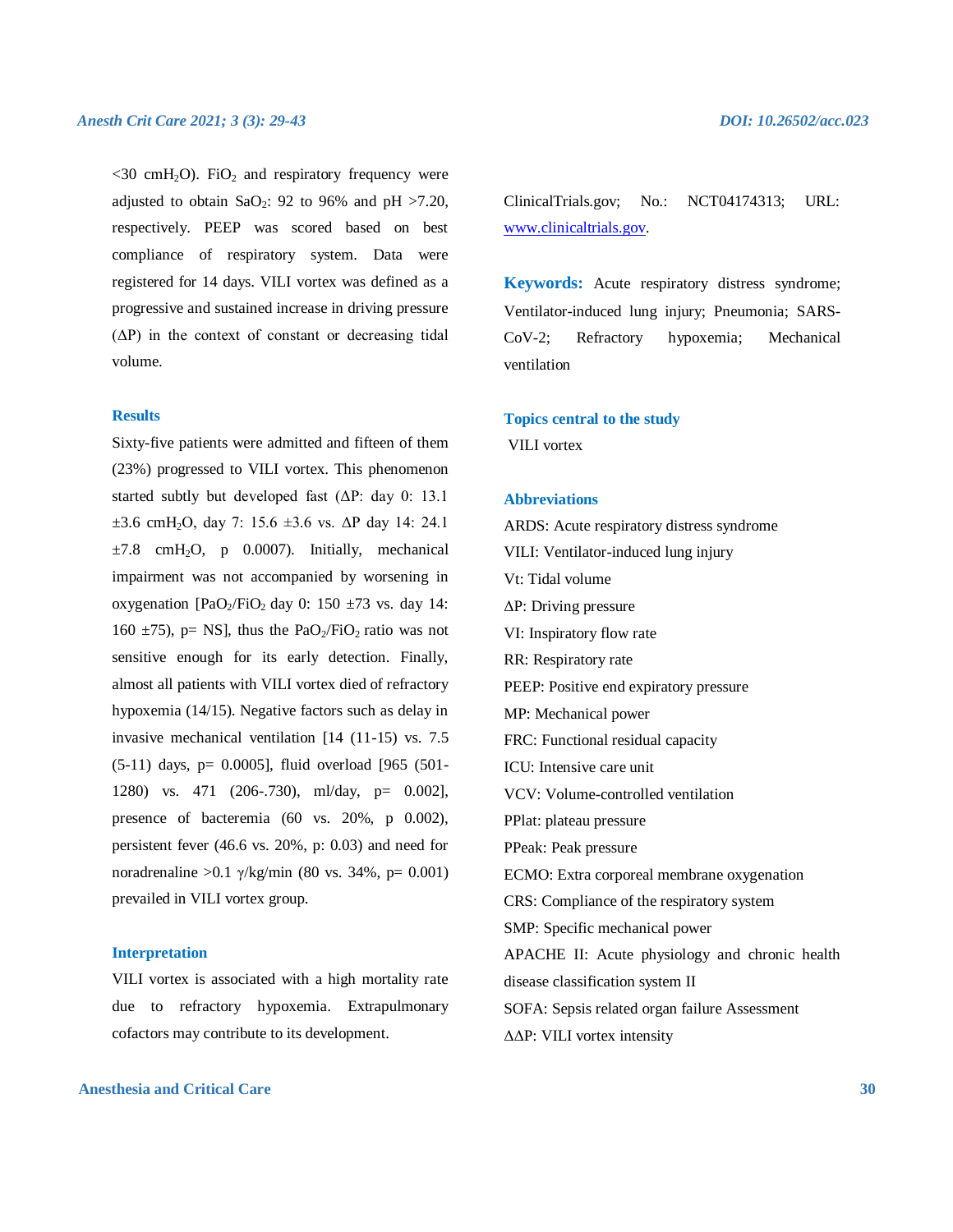LDH: Lactate dehydrogenase P-SILI: Self-inflicted lung injury

#### **Introduction**

Mechanical ventilation is an essential tool for the treatment of patients with acute respiratory distress syndrome (ARDS). However, as with other strategies, it is not free of complications. Inadequate ventilation may have a negative impact on pulmonary and systemic hemodynamics, and it could both cause structural damage to pulmonary parenchyma and activate inflammation [1]. This process is known as ventilator-induced lung injury (VILI) and can promote the development of multiple organ failure and eventually death [2-4]. VILI results from the interaction between the mechanical load applied to the ventilable lung and its capacity to tolerate it. Factors such as tidal volume (Vt), driving pressure  $(\Delta P)$ , inspiratory flow rate (VI), respiratory rate (RR), excessive inspiratory effort, high levels of  $FiO<sub>2</sub>$  and, in some cases, positive end-expiratory pressure (PEEP), have been involved in damage mechanism [2-9]. In that sense, the concept of mechanical power (MP) tries to encompass most of these factors within a measurable unit [10,11]. Furthermore, the decrease in ventilable lung volume (baby lung concept) [12], the heterogeneous lung compromise in ARDS [13], and the presence of cofactors that have a negative impact on the lung (fluid overload, presence of sepsis or shock) could increase its susceptibility to damage [14]. Since the mechanical conditions of the lung change dynamically with the progression of the disease, the ventilatory strategy needs constant

#### **Anesthesia and Critical Care 31**

adjustments to maintain a balance between the load and the size of the ventilable lung (concept of ergonomic ventilation). In fact, a protective ventilatory strategy of low tidal volume (Vt: 6 ml/kg/PBW) and limited plateau pressure (PPlat <30  $cmH<sub>2</sub>O$ ) may cause damage if the functional residual capacity (FRC) decreases significantly, thus making a lower number of alveoli (including capillaries) withstand a higher mechanical load per unit. The concept of VILI vortex has recently been proposed as a progressive lung injury mechanism in which the alveolar stress/strain increases as the ventilable lung "shrinks". This positive feedback inexorably leads to the acceleration of lung damage, with potentially irreversible results [15]. Little is known about the clinical aspects of this condition. Understanding its behavior could contribute to changing its potential devastating impact. The objective of this study is to evaluate the incidence of the VILI vortex in patients with SARS-CoV-2, to establish a connection between this phenomenon and mortality, identifying the factors that influence its development.

### **Materials and Methods Inclusion criteria**

This single-center prospective observational study evaluated consecutively admitted adult patients with ARDS severe acute respiratory distress syndrome due to COVID-19 (SARS-CoV-2) and needed volumecontrolled ventilation (VCV) for at least 7 days. These eligibility criteria were decided to allow a minimum monitoring of the mechanical variables.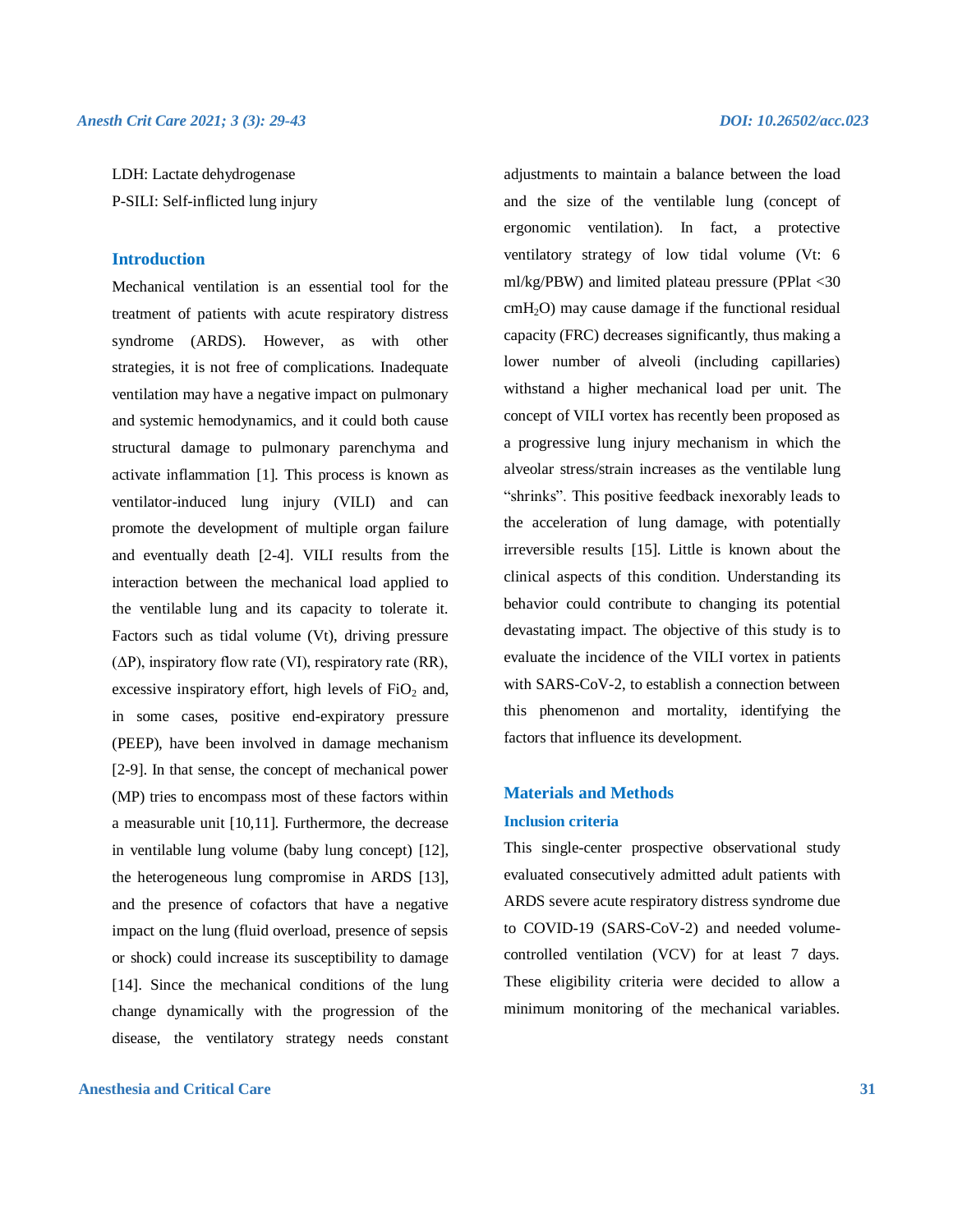Those who did not meet such requirement were excluded.

ARDS was defined according to the Berlin criteria<sup>16</sup> while the diagnosis of COVID-19 pneumonia was established based on CT images showing such condition and on real-time polymerase chain reaction (RT-PCR) test for coronavirus disease-2019.

#### **Exclusion criteria**

Patients with do-not-resuscitate orders and pregnant women. Cardiac arrest before ICU admission. Extra corporeal membrane oxygenation (ECMO) requirement within the first 24 h of ICU admission and chronic obstructive pulmonary disease with gold class 3 or 4, or home oxygen therapy<sup>17</sup>.

#### **Procedure**

Patients were administered sedatives and analgesics (propofol and fentanyl) to obtain a score of -5 on the RASS scale. The protective ventilatory strategy included: low tidal volume ventilation (6 ml/kg/PBW), plateau pressure limitation (PPlat: <30  $cmH<sub>2</sub>O$ ) and prone positioning for severe hypoxemia.  $FiO<sub>2</sub>$  and PaCO<sub>2</sub> were adjusted to achieve SaO<sub>2</sub> between 92 and 96% and pH >7.20, respectively. PEEP was titrated according to the best compliance of the respiratory system (CRS), without exceeding the PPlat limit set. Neuromuscular blockers were administered to patients suffering from severe ARDS  $(PaO<sub>2</sub>/FiO<sub>2</sub> < 100)$  and to the ones with hypoxemia associated with asynchronies despite the administration of sedoanalgesia, PPlat  $>32$  cmH<sub>2</sub>O or

**Anesthesia and Critical Care 32**

that needed prone positioning to improve oxygenation.

Mechanical variables and  $PaO<sub>2</sub>/FiO<sub>2</sub>$  were registered daily for 14 days or until initiating assisted ventilation. These data were obtained in passive mechanical conditions.

Ventilator-induced lung injury vortex was defined as a progressive increase in driving pressure  $(\Delta P)$  as Vt remained constant or even decreased.

Refractory hypoxemia was defined as  $PaO<sub>2</sub>/FiO<sub>2</sub>$ <100 despite the optimization of mechanical ventilation and prone positioning.

#### **Respiratory data assessment**

Peak airway pressure, plateau pressure, and total PEEP were measured. The value of driving pressure (ΔP: PPlat - PEEP total), static compliance of the respiratory system (CRS=  $Vt/\Delta P$ ) and specific mechanical power (SMP: mechanical power/CRS) were calculated. Mechanical power was computed as: Peak airway pressure x Vt -  $(\Delta P \times Vt/2)$  x respiratory rate x 0.098.

#### **Clinical complications assessment**

The following variables and complications were also observed during the period of analysis: incidence of: 1) pneumonia associated with mechanical ventilation<sup>14</sup>, 2) need for noradrenaline over  $0.1$  $\gamma$ /kg/min for more than 24 h, 3) positive blood cultures, 4) accumulated fluid balance, dialysis treatment, 5) clinical and/or echocardiographic evidence of heart failure, 6) lactate  $\geq 2$  mmol/L in at least two consecutive samples, 7) presence of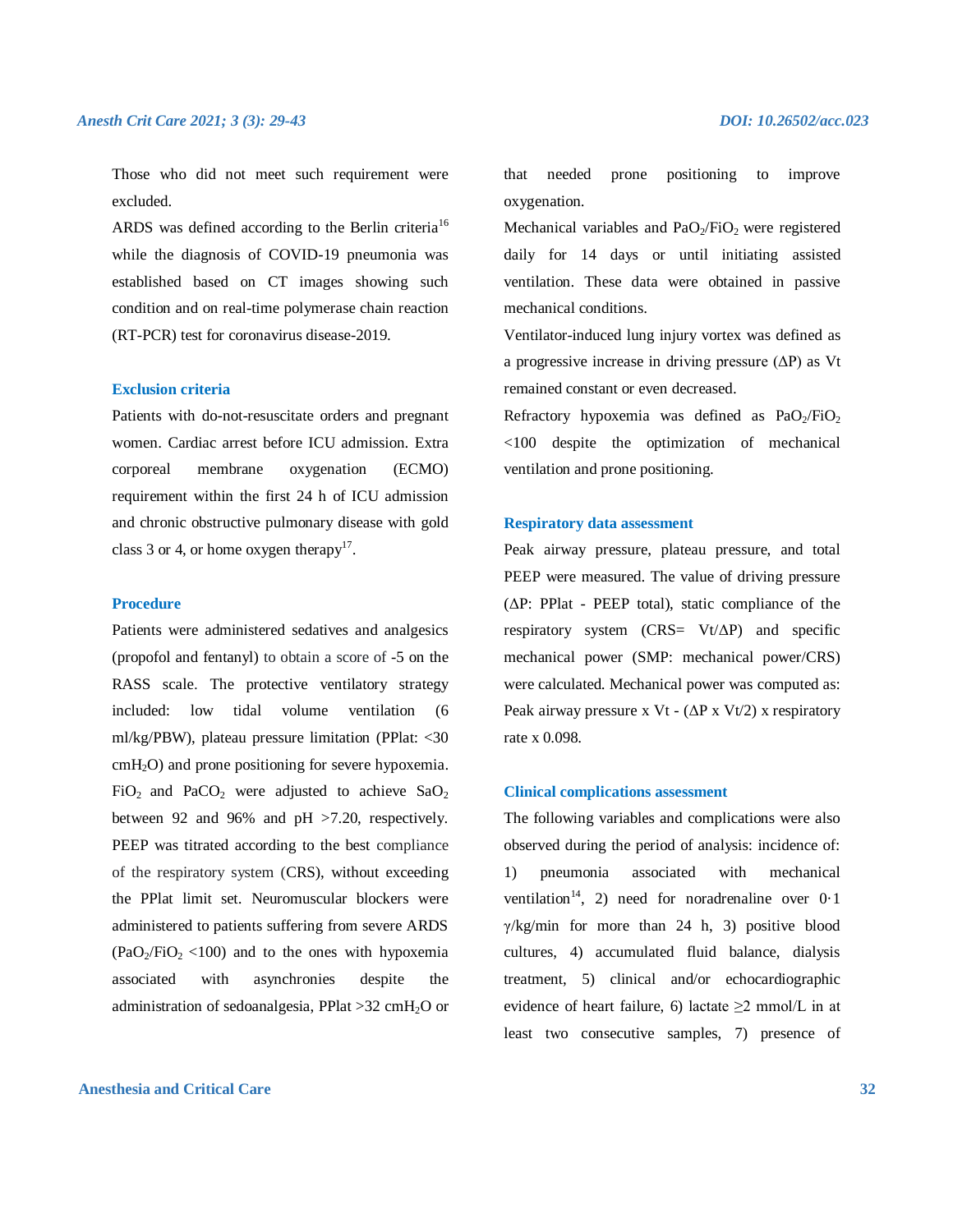persistent fever  $(\geq 38^{\circ}$  at least once a day for three consecutive days), and 8) the highest value of ferritin, D-dimer, C-reactive protein, troponin I and LDH obtained during the first 14 days of invasive mechanical ventilation.

#### **Statistical analysis**

Dichotomic data are reported as frequencies and percentages while continuous data are presented as mean (standard deviation) or median (interquartile range) as appropriate, depending on the normality of distribution. Kolmogorov–Smirnov test was used to test normality of distribution for continuous variables. Comparisons between the two groups (VILI vortex vs. No VILI vortex) and intragroup (day: 7 vs. day: 14) were analyzed by either an independent t-test or the Mann–Whitney test. Differences in categorical variables were assessed using the  $\chi^2$  or Fisher's exact test.

The mortality predictive model following refractory hypoxemia as well as mortality for any reason were analyzed on day 90 by means of ROC curves. Survival difference between both groups was analyzed through longrank test. Cox's proportional

#### **Results**

#### **General characteristics of the population**

Sixty-five patients with ARDS secondary to COVID-19 pneumonia were studied. Median age: 60 years (IQR, 55-65 years), female/male 25/40, APACHE II: 18 points (IQR, 15-22 points), SOFA: 6 points (IQR, 3.5-8 points) and Murray's score: 2.5 points (IQR, hazards regression test was used to study the relationship between VILI vortex intensity and accumulative risk of death from refractory hypoxia. The difference of driving pressure (ΔΔP) between days 7 and 14 was regarded as VILI vortex intensity expression. That was the period in which we more frequently observed VILI vortex development. Data analysis was conducted with MedCalc 11.4.3.0 statistical software (Mariakerke, Belgium) and a pvalue of <0.05 was considered statistically significant.

#### **Ethical Approval**

This study was conducted in the ICU dedicated to COVID-19 patients of an intensive care unit at a university hospital in Argentina. Approval was obtained from local institutional review board (resolution number: 68/2019) and informed consent followed the ethical committee's recommendations.

#### **Study Registration**

The present analysis was registered at [www.clinicatrials.gov](http://www.clinicatrials.gov/) (NCT04174313).

2.5-3 points). Forty per cent of the patients needed dialysis and 6.1% had cardiovascular complications. Pneumonia associated with mechanical ventilation was a common event in patients ventilated for more than 7 days (40%). The average days of hospitalization were prolonged 33 days (IQR, 24 to 49 days) and the mortality rate was high (50.7%).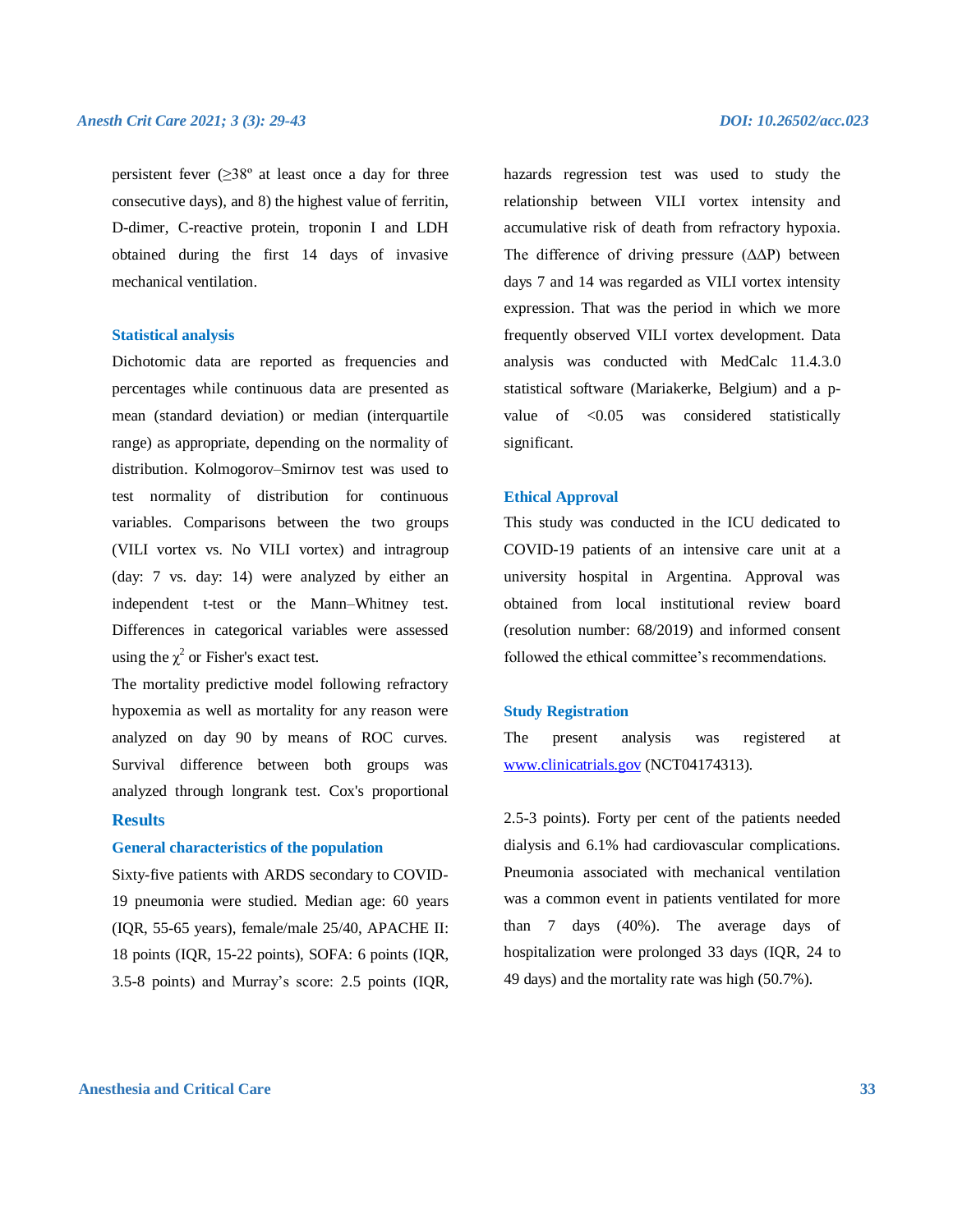

**Figure 1:** Shows the distribution of the population with SARS-CoV-2 studied.

#### **VILI vortex clinical characteristics**

Fifteen patients with ARDS due to COVID-19 (23%) clinically progressed to VILI vortex. Table 1 compares the clinical differences between both groups whereas Table 2 shows respiratory data. The VILI vortex generally

started at the beginning of the second week. The increase in ΔP occurred in the context of stable Vt and PEEP, while the average PPlat remained within safe ranges, below 30 cm H<sub>2</sub>O. The torpid increase in  $\Delta P$  was not initially accompanied by the  $PaO<sub>2</sub>/FiO<sub>2</sub>$  ratio (table 3 and figure 2).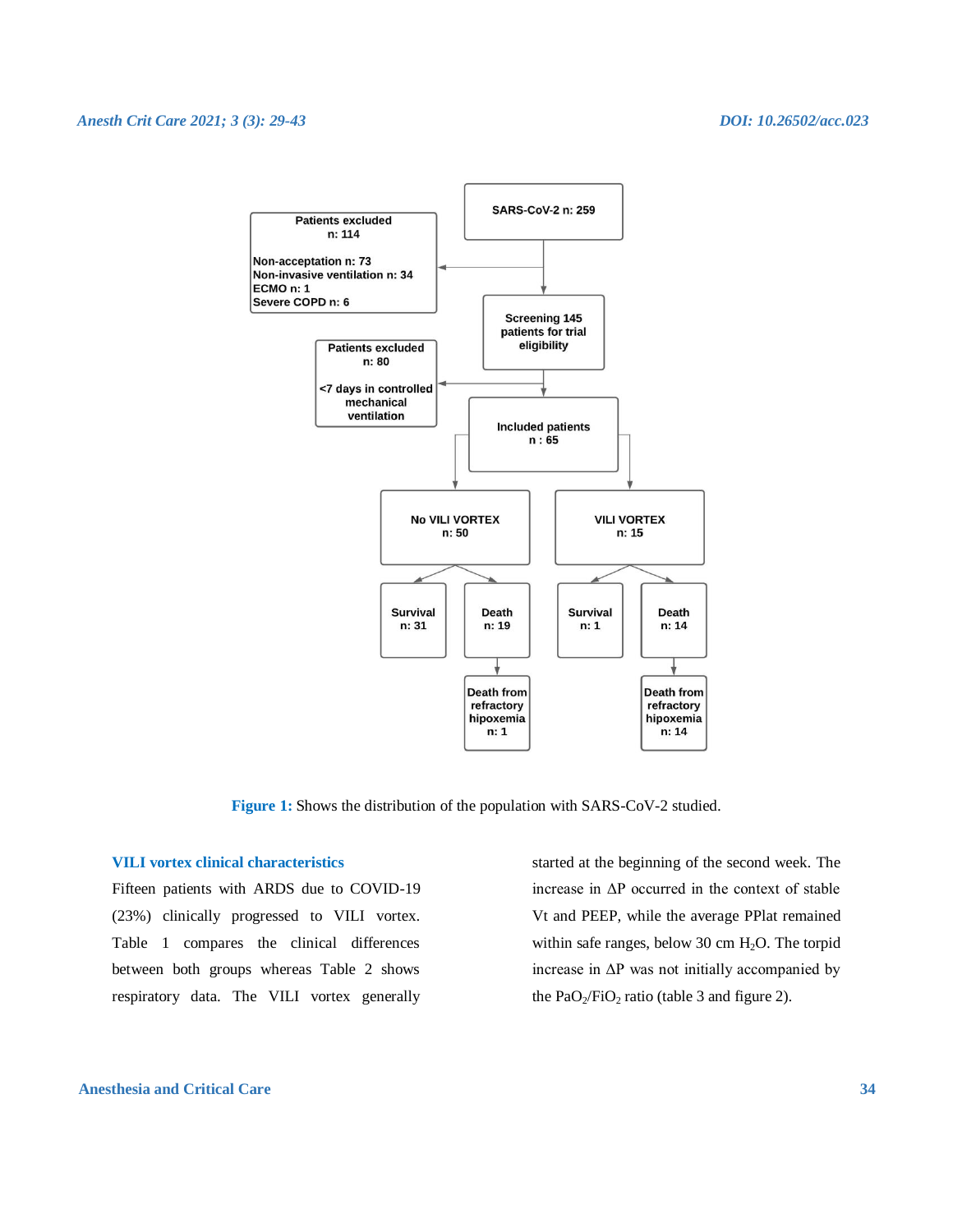| <b>Parameters</b>               | <b>NO VILI VORTEX (n: 50)</b> | VILI VORTEX (n: 15) | $P=$      |
|---------------------------------|-------------------------------|---------------------|-----------|
| Age, years:                     | $60(54-66)$                   | 59 (55-60)          | <b>NS</b> |
| Female/male:                    | 18/32                         | $06-Sep$            | <b>NS</b> |
| <b>APACHE II:</b>               | $18 \pm 16.5$                 | $22 \pm 5.9$        | 0.02      |
| SOFA:                           | $5(3-7)$                      | $7(5-9)$            | <b>NS</b> |
| Days of hospitalization in ICU: | 33 (24-52)                    | $25(23-44)$         | <b>NS</b> |
| Hypertension:                   | 25(50)                        | 9(60)               | <b>NS</b> |
| Diabetes mellitus:              | 11(22)                        | 4(26.6)             | <b>NS</b> |
| Obesity:                        | 11(22)                        | 5(33.3)             | <b>NS</b> |
| Ischemic heart disease:         | 6(12)                         | 2(13.3)             | <b>NS</b> |
| COPD:                           | 7(14)                         | 3(20)               | <b>NS</b> |
| Cancer/immunosuppression:       | 6(12)                         | 426.6               | <b>NS</b> |
| Intubation delay, days:         | $7.5(5-11)$                   | $14(11-15)$         | 0.0005    |
| Refractory hypoxemia:           | 1(2)                          | 14 (93.3)           | < 0.0001  |
| Mortality:                      | 19 (38)                       | 14 (93.3)           | 0.0001    |

| <b>Table 1:</b> General characteristics |  |
|-----------------------------------------|--|
|-----------------------------------------|--|

Data are presented as absolute frequency (% of the included patients), as median and interquartile range or media ± standard deviation.

Acute physiology and chronic health evaluation (APACHE II), sepsis-related organ failure assessment (SOFA).

| <b>Parameters</b>                | <b>NO VILI VORTEX (n: 50)</b> | <b>VILI VORTEX (n:15)</b> | $P=$      |
|----------------------------------|-------------------------------|---------------------------|-----------|
| $PaO2/FiO2$ , mmHg:              | $150 \pm 73$                  | $174 + 40$                | <b>NS</b> |
| Vt, ml/kg/PBW:                   | $6.3 \pm 0.7$                 | $6.5 \pm 0.5$             | <b>NS</b> |
| pH:                              | $7.29 \pm 0.1$                | $7.28 \pm 0.1$            | <b>NS</b> |
| $PCO2$ , mmHg:                   | $49 + 10$                     | $44 + 18$                 | <b>NS</b> |
| $FiO2$ :                         | $60(50-85)$                   | $60(50-70)$               | <b>NS</b> |
| Vt. ml:                          | $0.39 \pm 0.1$                | $0.39 \pm 0.1$            | <b>NS</b> |
| RR, bpm:                         | $24(22-26)$                   | $25(20-28)$               | <b>NS</b> |
| PPlat, $cmH2O$ :                 | $21.9 \pm 3.9$                | $25.1 \pm 2.9$            | 0.001     |
| PPeak, cmH <sub>2</sub> O:       | $27.9 \pm 5.1$                | $31 \pm 3.5$              | 0.008     |
| PEEP, cmH <sub>2</sub> O:        | $10(8-12)$                    | $10(8-12)$                | <b>NS</b> |
| $\Delta P$ , cmH <sub>2</sub> O: | $12.3 \pm 2.7$                | $13.1 \pm 3.6$            | <b>NS</b> |
| $CRS$ , ml/cm $H_2O$ :           | 34 (27.4-39.4)                | $27(21-40)$               | <b>NS</b> |
| MV, L/min:                       | $9.3 \pm 3$                   | $9.4 \pm 2$               | <b>NS</b> |
| Prone position:                  | 14(28)                        | 4(26.6)                   | <b>NS</b> |
| $SMP$ , $J/min/ml/cmH2O$ :       | $0.36 \pm 1.8$                | $0.41 \pm 1.5$            | <b>NS</b> |

**Table 2:** Comparison of mechanical parameters at the start of controlled mechanical ventilation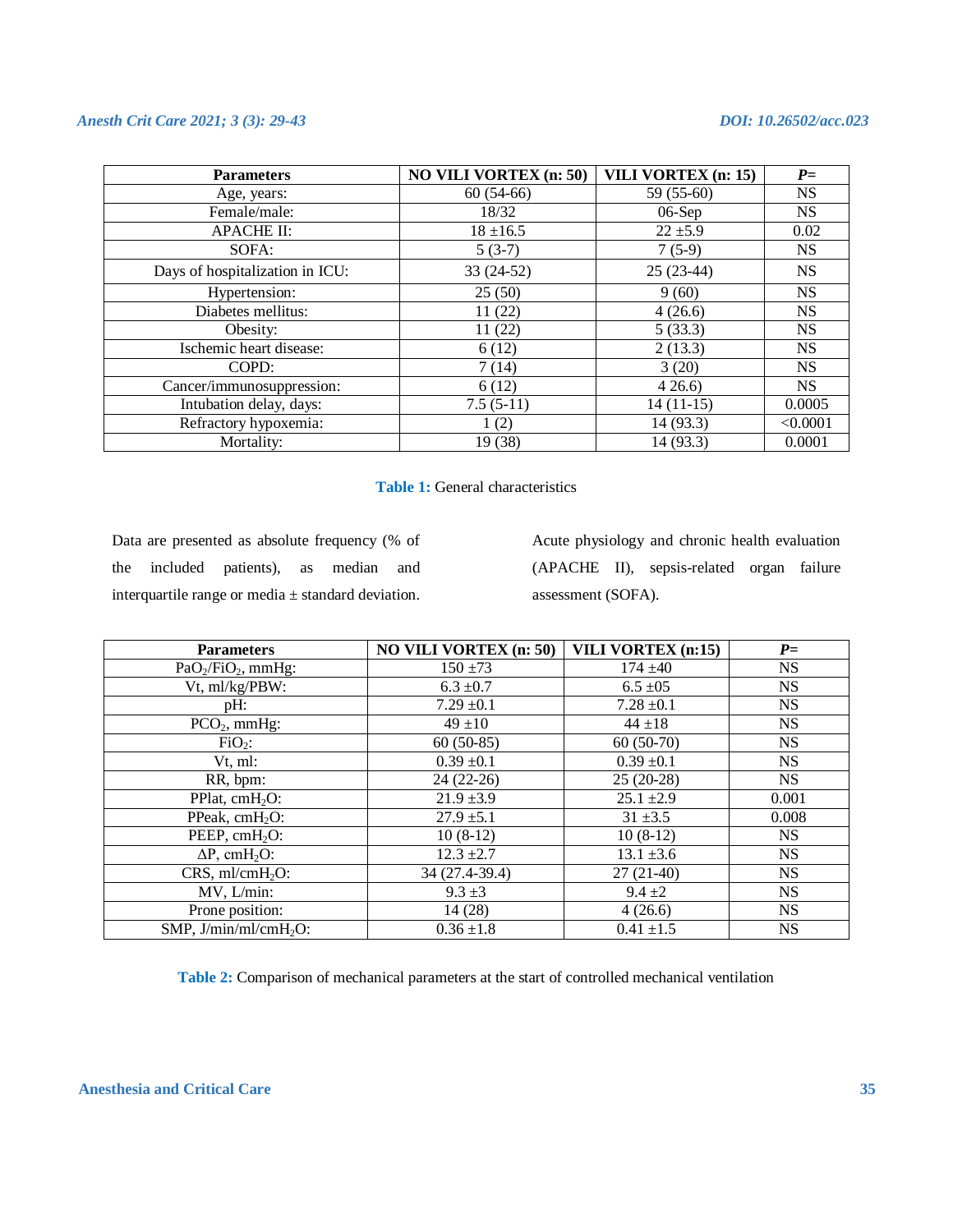Data are presented as absolute frequency (% of the included patients), as median and interquartile range or media  $\pm$  standard deviation. Volume tidal (Vt), respiratory rate (RR), plateau pressure (PPlat), peak pressure (Ppeak), driving pressure  $(\Delta P)$ , static compliance of the respiratory system (CRS), specific mechanical power (SMP).

| <b>Parameters</b>                | Day 7           | Day 14          | $P=$      |
|----------------------------------|-----------------|-----------------|-----------|
| $PaO2/FiO2$ , mmHg:              | $206 \pm 67$    | $160 + 75$      | <b>NS</b> |
| Vt, ml/kg/PBW:                   | $6.1 \pm 0.7$   | $5.7 \pm 0.8$   | <b>NS</b> |
| pH:                              | $7.3 \pm 0.1$   | $7.3 \pm 0.1$   | <b>NS</b> |
| $PCO2$ :                         | $56.8 \pm 17$   | $60 + 18$       | <b>NS</b> |
| $FiO2$ :                         | $50(40-60)$     | $60(40-70)$     | <b>NS</b> |
| Vt, ml:                          | $0.36 \pm 0.05$ | $0.33 \pm 0.06$ | <b>NS</b> |
| RR, bpm:                         | $26(24-28)$     | $29(25-32)$     | 0.01      |
| PPlat, $cmH2O$ :                 | $24.9 \pm 4.6$  | $29.8 \pm 5$    | 0.009     |
| PPeak, $cmH2O$ :                 | $30.6 \pm 6$    | $37.7 \pm 5$    | 0.001     |
| PEEP, $cmH2O$ :                  | $8(8-10)$       | $8(6-10)$       | <b>NS</b> |
| $\Delta P$ , cmH <sub>2</sub> O: | $15.3 \pm 3.6$  | 24.1 $\pm 7.8$  | 0.0007    |
| $CRS$ , ml/cm $H_2O$ :           | $22.3(19-30)$   | $14(12-19)$     | <b>NS</b> |
| MV, L/min:                       | $9.6 \pm 1.8$   | $10.4 \pm 2.7$  | <b>NS</b> |
| MP, J/min:                       | $11 \pm 2.6$    | $12.3 \pm 2.8$  | <b>NS</b> |
| SMP, $J/min/ml/cmH2O$ :          | $0.48 \pm 0.2$  | $0.85 \pm 0.3$  | 0.0003    |

**Table 3:** Comparison of mechanical parameters evolution in the VILI vortex group

Data are presented as median and interquartile range or media and standard deviation. Volume tidal (Vt), respiratory rate (RR), plateau pressure (PPlat), peak pressure (Ppeak), driving pressure (ΔP), static compliance of the respiratory system (CRS), mechanical power (MP), specific mechanical power (SMP).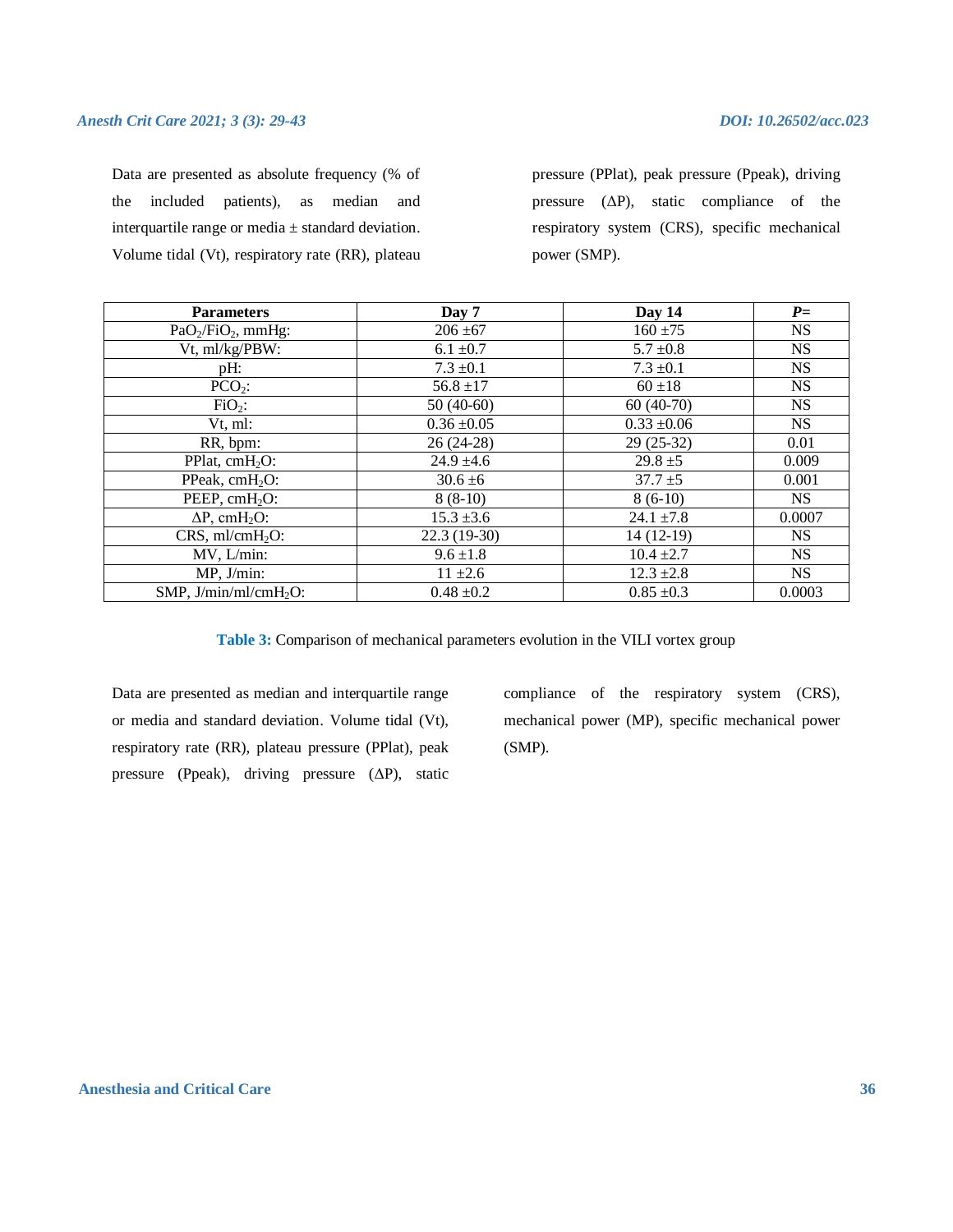

**Figure 2:** Ventilatory and gasometric parameters evolution during the first 14 days of mechanical ventilation

Whereas driving pressure increased from day 7 in the group that developed VILI vortex, the  $PaO<sub>2</sub>/FiO<sub>2</sub>$ ratio remained stable and did not initially accompany the worsening of mechanical variables.

#### **Analysis death related variables**

The cause of death in the VILI vortex group was refractory hypoxemia in all cases whereas in the No VILI vortex group death for respiratory insufficiency

was exceptional (figure 3). In this sense, VILI vortex  $(\Delta \Delta P)$  predicted with good sensitivity and specificity the risk of death from both refractory hypoxemia (sensibility: 86.7% and specificity: 96%, AUC: 0.97 and from any cause (sensibility: 72.7% and specificity: 81.2%, AUC: 0.78). For each cmH<sub>2</sub>O of ΔΔP increase, the relative risk of death from refractory hypoxemia increased 1·3 times (95% IC: 1.2 to 1.4, p= 0.001).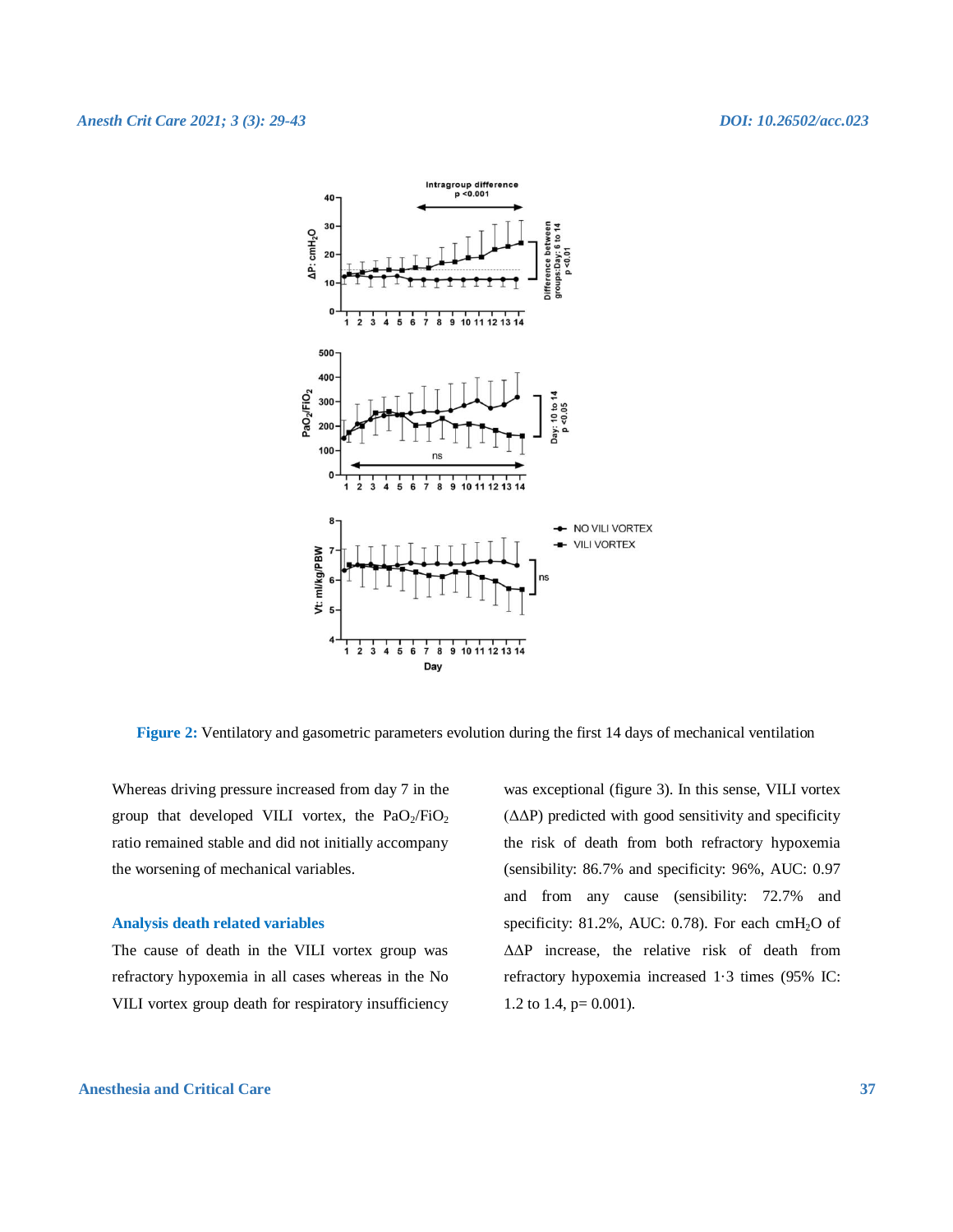

**Figure 3**: Comparison of survival curve between groups

#### **Complications**

Patients with VILI vortex had positive blood cultures; moderate to severe shock, persistent fever, and the observed fluid balance was considerably more positive, table 4.

| <b>Parameters</b>                     | <b>NO VILI VORTEX (n: 50)</b> | $\overline{\text{VILI VORTEX}}$ (n:15) | $P=$      |
|---------------------------------------|-------------------------------|----------------------------------------|-----------|
| Intranosocomial pneumonia:            | 19 (38)                       | 7(46.6)                                | <b>NS</b> |
| Noradrenaline > 0.1 $\gamma$ /kg/min: | 17(34)                        | 12(80)                                 | 0.001     |
| Renal replacement therapy:            | 18 (36)                       | 7(46.6)                                | NS.       |
| Persistent fever:                     | 10(20)                        | 7(46.6)                                | 0.03      |
| Blood cultures:                       | 10(20)                        | 9(60)                                  | 0.002     |
| Lactate $level > 2$ mmol/L:           | 16(32)                        | 7(46.6)                                | <b>NS</b> |
| Fluid balance, ml/day:                | 471 (206-730)                 | 965 (501-1280)                         | 0.002     |
| Ferritin level, ng/ml:                | $2489 + 283$                  | $2780 + 3337$                          | <b>NS</b> |
| LDH, U/L:                             | $564 + 210$                   | $674 + 396$                            | <b>NS</b> |
| Fibrinogen level, mg/dl:              | $492 \pm 101$                 | $577 + 96$                             | <b>NS</b> |
| CRP, mg/l:                            | $157 \pm 101$                 | $302 \pm 465$                          | <b>NS</b> |
| Troponin I, pg/ml, media:             | $79.2 \pm 194$                | $73 + 178$                             | <b>NS</b> |
| D-dimer, ng/ml FEU:                   | $3092 + 4554$                 | $3996 + 4156$                          | <b>NS</b> |

**Table 4:** Complications observed within the first 14 days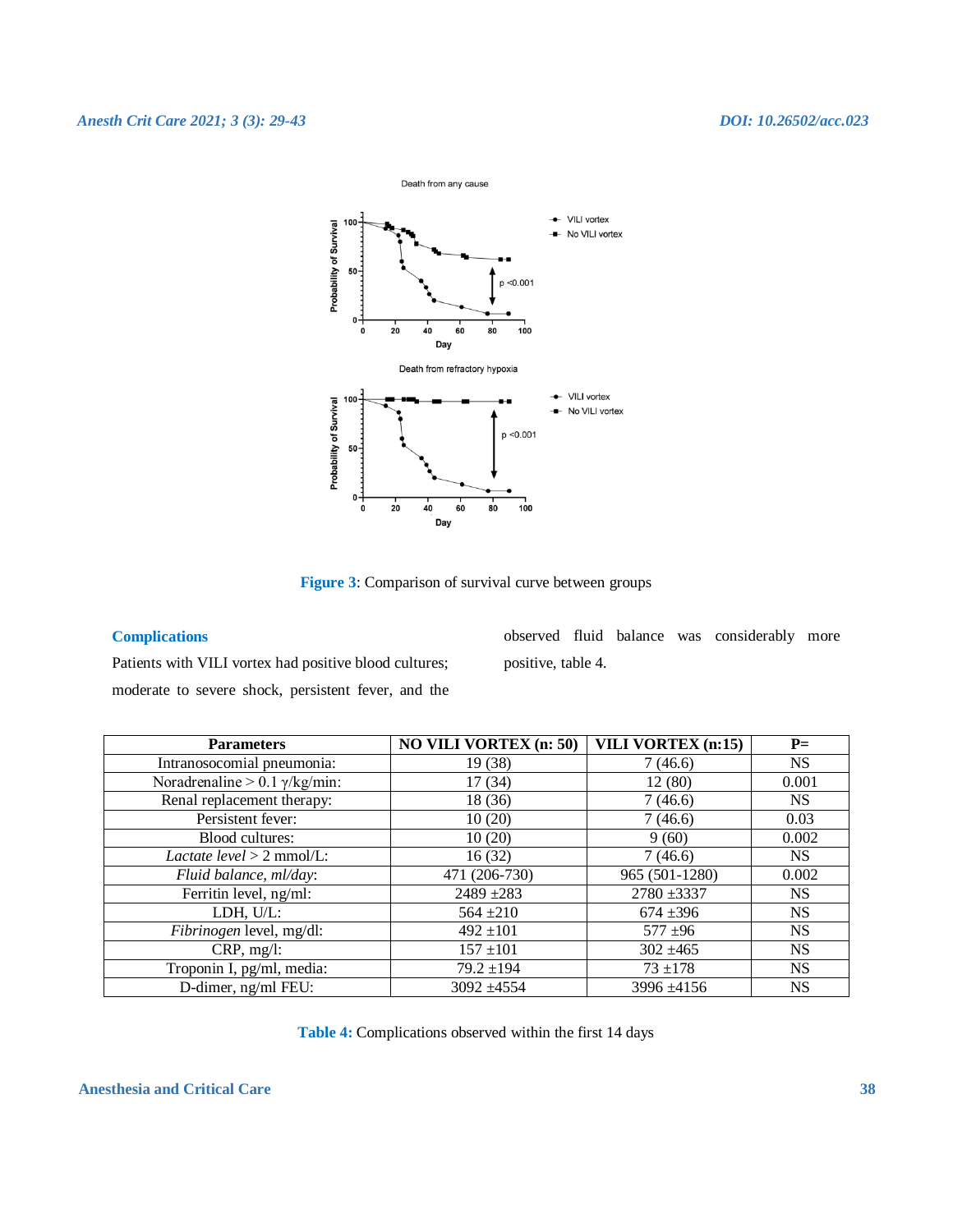Data are presented as absolute frequency (% of the included patients), as median and interquartile range or media and standard deviation.

#### **Discussion**

We studied a homogenous population of patients with SARS-CoV-2. The most significant findings of this study were the following: 1) VILI vortex is a relatively frequent phenomenon associated with high mortality due to refractory hypoxemia. 2) Although it usually starts with "safe" values of ΔP, this phenomenon progresses to a catastrophic condition that makes it difficult to maintain a protective ventilatory strategy. 3) Mechanical changes were not initially accompanied by worsening oxygenation, thus the  $PaO<sub>2</sub>/FiO<sub>2</sub>$  ratio is not sensitive enough for its early detection. 4) The intensity of VILI vortex (ΔΔP) was positively associated with the risk of death from refractory hypoxemia. 5) Negative factors such as delay in invasive mechanical ventilation, fluid overload, presence of bacteremia, persistent fever and use of noradrenaline  $(>0.1 \sqrt{k})$  for at least 24 hours) contributed to its development. Although the ventilatory load applied to the lung (SMP) was initially similar for both groups, a small group evolved with driving pressure elevation (VILI vortex) and later death from refractory hypoxemia (14/15). On the other hand, those patients with  $\Delta P$  steady values (non-VILI vortex group) had lower mortality which was not related to severe respiratory failure. Individual factors from the patient such as genetic and racial factors or comorbilities, factors related to the pathogenic agent (strain virulence, inoculated

#### **Anesthesia and Critical Care 39**

virus amount, etc) and hospital-related complications (overinfections, shock, citokynes storms) can make patients evolve in different ways despite the similarity of the treatment they were receiving. As compliance of the respiratory system is associated with the ventilable lung capacity (baby lung) and driving pressure represents the relationship between tidal volume and CRS ( $\Delta P$ : Vt/CRS), the progressive and sustained increase in  $\Delta P$  while Vt remained constant or even decreased may reflect the unfavorable changes that occur in the ventilable lung. These changes may be compatible with VILI vortex, especially during the early stage of ARDS, when the fibrotic component is less present. A  $4 \text{ cmH}_2\text{O}$ increase in  $\Delta P$  in a period of 48 to 72 hours may indicate the start of VILI vortex, although mechanical and gasometric conditions may seem safe, since, as mentioned above, mechnical damage precedes the unfavorable changes in oxygenation. Furthermore, VILI vortex developed within a safe context of Vt and PPlat, thus lung protective measures should not be delayed in case of its early suspicion. Clinical evidence shows that there is a linear relationship between  $\Delta P$  above 10 cmH<sub>2</sub>O and mortality<sup>18</sup>. Mechanisms related to lung heterogeneity and deformation speed (variable associated with flow) may increase tension at a regional level, even with safe values of PPlat and ΔP [19-21]. Unequal deformation between neighboring alveoli with different elastance may even double local tension [19,20], whereas flow has a reverse impact on the alveoli's ability to adapt to change (strain rate), among other things [21]. This is an important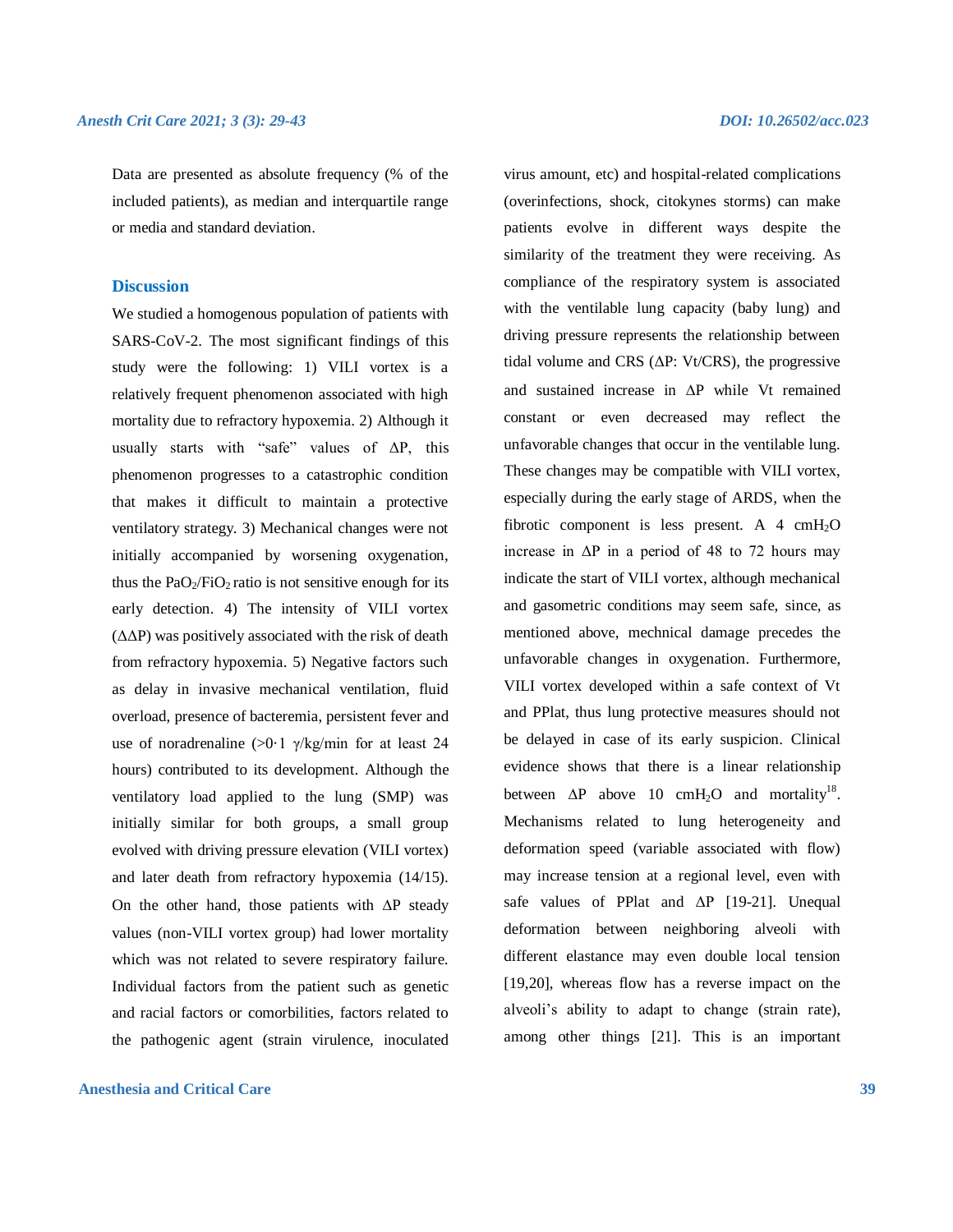concept, considering that  $\Delta P$  is a static variable that is not influenced by flow. Driving pressure accumulative stress above 15 cm  $H_2O$  and its association with relative risk of death had already been demonstrated [22]. We supported this observation by proving that VILI vortex intensity (ΔΔP), the relative increase of ΔP in a definite period, was also associated with the risk of death from refractory hypoxemia. From a clinical perspective, VILI vortex can lead to an extreme situation since to avoid the rise of driving pressure, it is mandatory to decrease Vt and on the other hand, to increase  $FiO<sub>2</sub>$ , respiratory frequency and inspiratory flow so that it can prevent hypoxia and hypercapnia from worsening. The result is a mechanical power that remains dangerously high in relation to the conditions of the ventilable lung (specific mechanical power). This is the moment when salvage strategies such as CO2 removal devices and ECMO could take place, while prone positioning should be used not only to improve oxygenation, but also to better homogenize intrapulmonary tensions and to promote passive recruitment. Moreover, a better prevention of nosocomial infections, shock control and a more conservative positive fluid balance could have probably mitigated the risk of VILI vortex in patients that remained stable during the first week. Finally, delay in invasive mechanical ventilation probably represents a longer inspiratory effort; Gattinoni and colleagues suggested the development of a selfinflicted lung injury (P-SILI) as one of the lung injury mechanisms involved in ARDS progression [23-25]. Regardless of the nature of inspiratory

#### **Anesthesia and Critical Care 40**

pressure, either positive, associated with mechanical ventilation, or negative, because of inspiratory effort, transpulmonary pressure (stress) and the alveolar deformation that it causes (strain) are the factors that determine the risk of VILI [26-27].

#### **Limitations**

We did not measure the volume of the ventilable lung (FRC): we indirectly defined VILI vortex based on the increase in  $\Delta P$ , as an indirect expression of ventilable lung shrinkage. The serialized measuring of FRC with CT is not possible in patients in critical condition, while the use of electrical impedance tomography and the measuring of FRC by gas dilution methodology are rather imprecise and have not yet been validated for this specific purpose. Another limitation is that harmful stress and subsequent lung injury are caused by transpulmonary driving pressure (the pressure in the alveoli), but we only have measurements of static airway driving pressure. Airway driving pressure does correlate with transpulmonary driving pressure, but it represents only a surrogate, which might be affected by numerous factors (e.g., resistive pressures, chest wall compliance, and spontaneous breathing). Our data are valid on the early stage of ARDS. In the fibro proliferative phase, the accumulation of inflammatory edema and cellular debris in the alveolar interstitium together with fibrosis formation may contribute to controlling alveolar deformation in the face of tension growth (dissociation between tension and deformation due to an increase in functional specific elastance). Finally, although decubitus changes are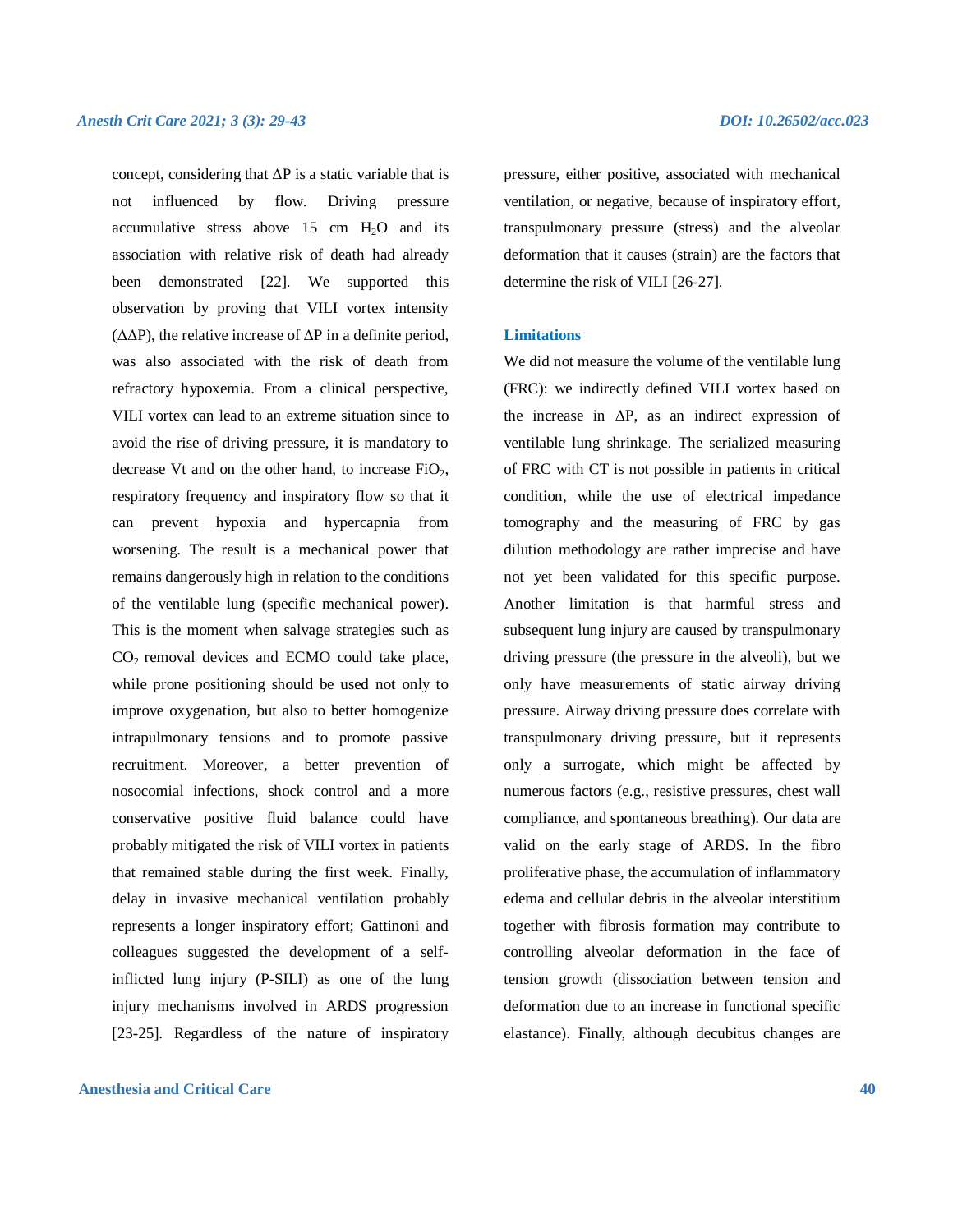likely to alter the value of  $\Delta P$ , we did not find significant differences in these patients once they were stabilized.

#### **Interpretation**

The risk of VILI must be evaluated in a global context, where ventilatory mechanics plays an important but not exclusive role, and therefore should be approached in a comprehensive manner. From a mechanical perspective, in those patients admitted with preserved CRS, the increasing trend of  $\Delta P$  can better reflect the unfavorable changes occurring in the lung, whereas its initial absolute value, PaO<sub>2</sub>/FiO<sub>2</sub>, PPlat and mechanical power is not sensitive enough to anticipate catastrophic VILI vortex.

#### **Acknowledgements**

We wish to thank all the nurses and physicians who contributed to conduct the present investigation during COVID-19 pandemic.

#### **Competing interests**

The authors all declared that they have no potential conflicts of interest. None of the authors have received financial support.

#### **Funding**

The present investigation was conducted by institutional funding.

#### **Contributions**

NP is the guarantor author of the study.

NP and OHF conceived the study protocol and participated in the design and coordination of the study; PC, RC, EP, SL and EA collected study data; NP, PC, RC and OHF participated in data interpretation; and drafted the present manuscript; NP, PC, RC, EP, SL, EA and OHF revised the manuscript. All authors read and approved the final version of the manuscript.

#### **References**

- 1. Beitler JR, Malhotra A, Thompson BT. Ventilator-induced Lung Injury. Clin Chest Med 37 (2016): 633-646.
- 2. Brower RG, Matthay MA, Morris A, et al. Acute Respiratory Distress Syndrome Network. Ventilation with lower tidal volumes as compared with traditional tidal volumes for acute lung injury and the acute respiratory distress syndrome. N Engl J Med 342 (2000): 1301-1308.
- 3. Hotchkiss JR, Blanch L, Murias G, et al. Effects of decreased respiratory frequency on ventilator-induced lung injury. Am J Respir Crit Care Med 161 (2000): 463-468.
- 4. Amato MBP, Meade MO, Slutsky AS, et al. Driving pressure and survival in the acute respiratory distress syndrome. N Engl J Med 372 (2015): 747-755.
- 5. Kumar A, Pontoppidan H, Falke KJ, et al. Pulmonary barotrauma during mechanical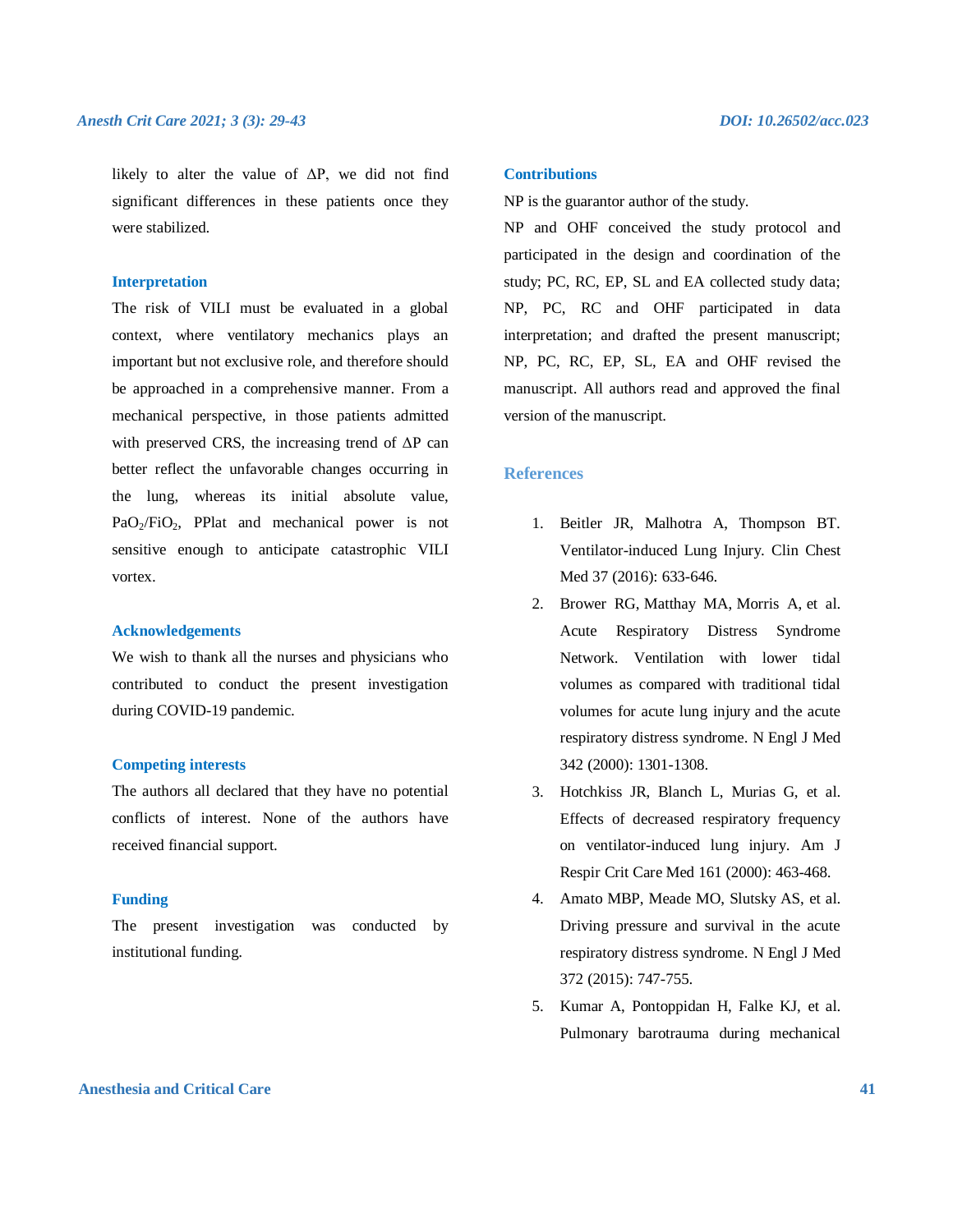ventilation. Crit Care Med 1 (1973): 181- 186.

- 6. Müller-Redetzky HC, Felten M, Hellwig K, et al. Increasing the inspiratory time and I:E ratio during mechanical ventilation aggravates ventilator-induced lung injury in mice. Crit Care 19 (2015): 23.
- 7. Brochard L. Ventilation-induced lung injury exists in spontaneously breathing patients with acute respiratory failure: Yes. Intensive Care Med. 43 (2017): 250-252.
- 8. Rouby JJ. Lung overinflation: The hidden face of alveolar recruitment. Anesthesiology 99 (2003): 2-4.
- 9. Graaff AE, Dongelmans DA, Binnekade JM et al. Clinicians' response to hyperoxia in ventilat-ed patients in a Dutch ICU depends on the level of FiO<sub>2</sub>. Intensive Care Med 37 (2011): 46-51.
- 10. Gattinoni L, Tonetti T, Cressoni M, et al. Ventilator-related causes of lung injury: the mechanical power. Intensive Care Med. 42 (2016): 1567-1575.
- 11. Cressoni M, Gotti M, Chiurazzi C, et al. Mechanical power and development of ventilator-induced lung injury. Anesthesiology 124 (2016): 1100-1108.
- 12. Gattinoni L, Pesenti A. The concept of "baby lung". Intensive Care Med 31 (2005): 776-784.
- 13. Gattinoni L, Tonetti T, Quintel M. Regional physiology of ARDS. Crit Care 21 (2017): 3-12.
- 14. Vasques F, Duscio E, Cipulli F, et al.
- Determinants and Prevention of Ventilator-Induced Lung Injury. Crit Care Clin 34 (2018): 343-356.
- 15. Marini JJ and Gattinoni L. Time course of evolving ventilator-induced lung injury: The "Shrinking Baby Lung". Critical Care Medicine 48 (2020): 1203-1209.
- 16. Ranieri VM, Rubenfeld GD, Thompson BT, et al. acute respiratory distress syndrome: the Berlin Definition. JAMA 307 (2012): 2526-2533.
- 17. Vestbo J, Hurd SS, Agustí AG, et al. Global strategy for the diagnosis, management, and prevention of chronic obstructive pulmonary disease: GOLD executive summary. Am J Respir Crit Care Med 187 (2013): 347-365.
- 18. Papazian L, Aubron C, Brochard L, et al. Formal guidelines: management of acute respiratory distress syndrome. Ann Intensive Care 9 (2019).
- 19. Cressoni M, Cadringher P, Chiurazzi C, et al. Lung Inhomogeneity in Patients with Acute Respiratory Distress Syndrome. Am J Respir Crit Care Med 189 (2014):149-158.
- 20. Mead J, Takishima T, Leith D. Stress distribution in lungs: a model of pulmonary elasticity. J Appl Physiol 28 (1970): 596- 608.
- 21. Protti A, Maraffi T, Milesi M, et al. Role of strain rate in the pathogenesis of ventilatorinduced lung edema. Crit Care Med 44 (2016): 838-845.